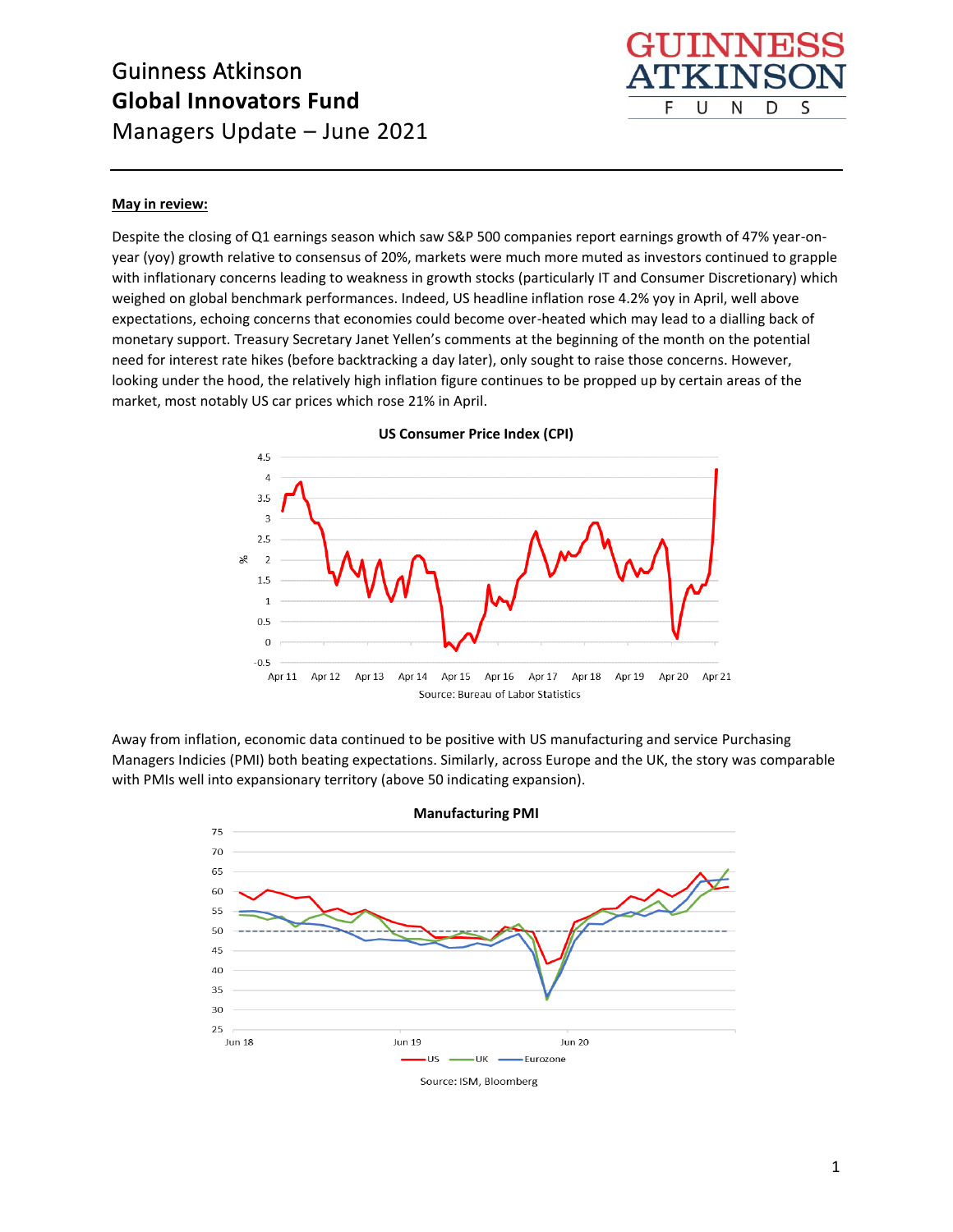This alongside continued strength in the vaccine rollout across the UK and the US - while Europe made significant headway in catching up - made for continued force in the rotation out of growth stocks and into value-oriented industries. This was subsequently a drag on the portfolio from an asset allocation perspective, as IT, the fund's largest overweight exposure, ended the month as the second worst performing sector. Similarly, the sustained strength in Banks and Energy stocks was a drag on the portfolio as we continue to hold no exposure in these areas.



F

U

N

S

D

**Past Performance does not guarantee future results**

#### **Stock performances**

**Anta Sports (+14.0% USD):**



Anta Sports, the largest domestic sportswear brand in China, was the fund's best performing stock over the month as Chinese retail sales continued to benefit from the opening up of the economy. Although Chinese retail sales missed estimates for April (up 17.7% yoy vs estimated 25.0%), there was increased optimism that the government would roll out new policy support measures for the industry to boost consumption. Expected policies were further supported as concerns over China's aging population grew, with the latest census data showing China was on the cusp of population stagnation after years of rapid growth. This led to the announcement during May, that married couples could now have up to 3 children – 5 years after China ended it 'one-child policy'. Elsewhere, there was also optimism that Anta has, and would continue to take market share from Western competitors Nike and Adidas, as the fallout from the avoidance of Xingjang cotton persisted - albeit slightly more muted.

#### **Nvidia (+8.2% USD):**



Chip designer Nvidia was a top performer for the fund this month. The announcement of a 4-for-1 stock split in mid-May saw the beginning of a rally - the first split in four years following a 1,600% gain. Nvidia has been a key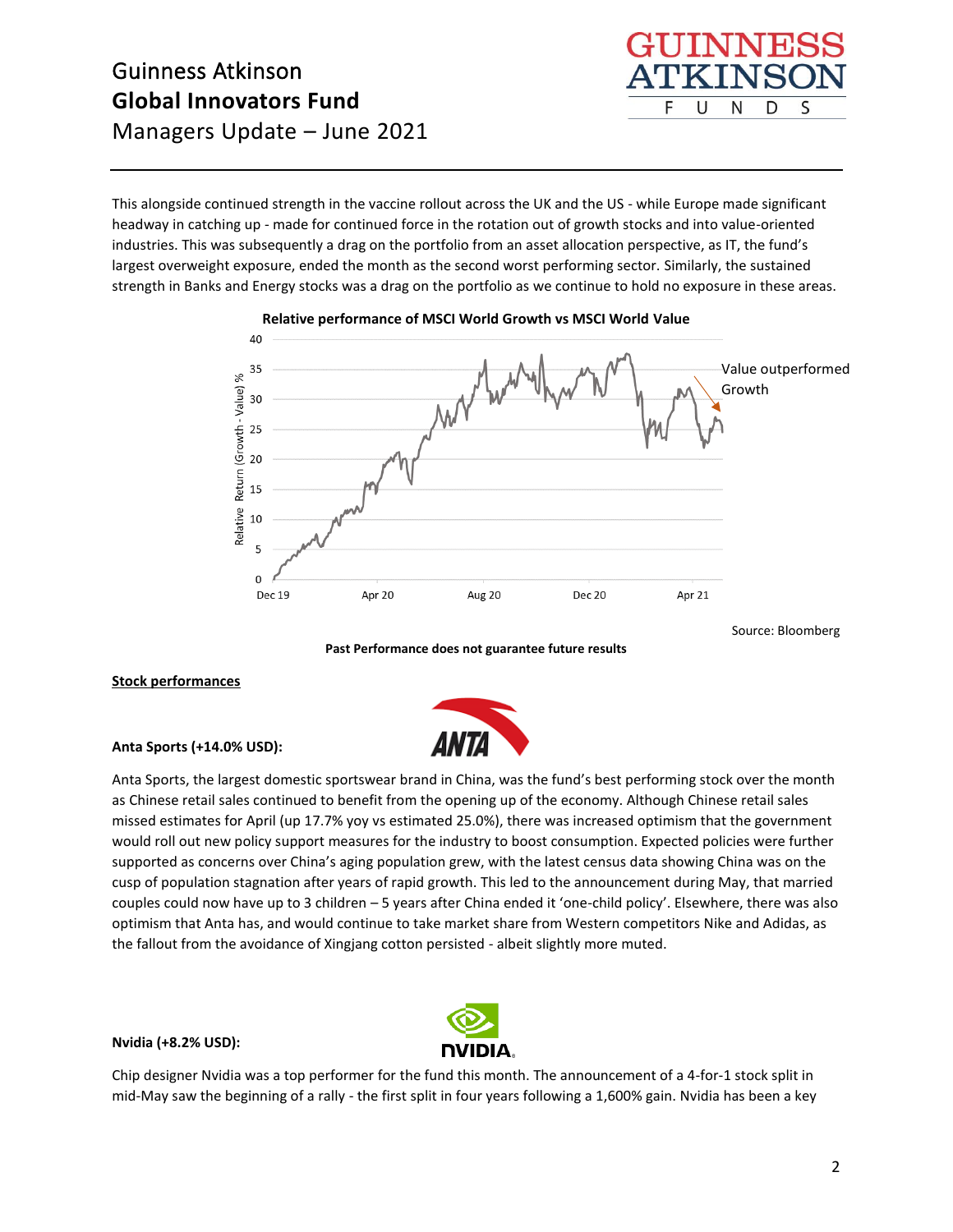

HIINNE **TIXTNS** 

U

N

D

S

F

#### **Amazon (-7.0% USD):**



Despite Amazon's blowout Q1 results on the last day of April, positive sentiment was short-lived as the tech sector slid at the beginning of May. Investors rotated towards more defensive areas of the market, following Treasury Secretary Janet Yellen's comments on the potential need for interest rate hikes, before backtracking a day later. Investors were also spooked by the issuance of \$18.5 bn debt, Amazon's biggest bond sale ever, the same day as inflation fears swept through Wall Street, sending the stock down 3%. Amazon announced the acquisition of MGM Studio's for \$9bn, a move met with limited enthusiasm by investors. Despite this difficult month, Amazon's Q1 results at the beginning of the period give emphasis to the underlying strength of the business, with an acceleration of growth in some of their most important lines (AWS +32% revenue, Advertising +77%, Online retail +44%) contributing to their highest margin quarter ever (operating margin 8.2%).

### **New Oriental Education (-33.0% USD):**



Having seen its share price peak in February, New Oriental Education, China's second-largest after-school tutoring (AST) provider, has seen sustained weak share price performance as investors grapple with continued news surrounding possible tighter AST regulation. While increased regulation is not new to the Chinese education industry, more recent speculation has sent broad education share prices down. During the month, the State Council and Ministry of Education held a press conference to discuss the 14th Five-Year Plan on education in which they commented on 'outstanding problems' within the industry including false or inaccurate advertising, teacher certificates, and teaching contents. While we believe tighter regulations could impact New Oriental's growth and costs, ultimately with a highly fragmented market such as Chinese tutoring, regulation should drive out smaller competitors, solidifying leaders such as New Oriental Education.

We thank you for your continued support.

**Portfolio Managers** Matthew Page, CFA

Dr Ian Mortimer, CFA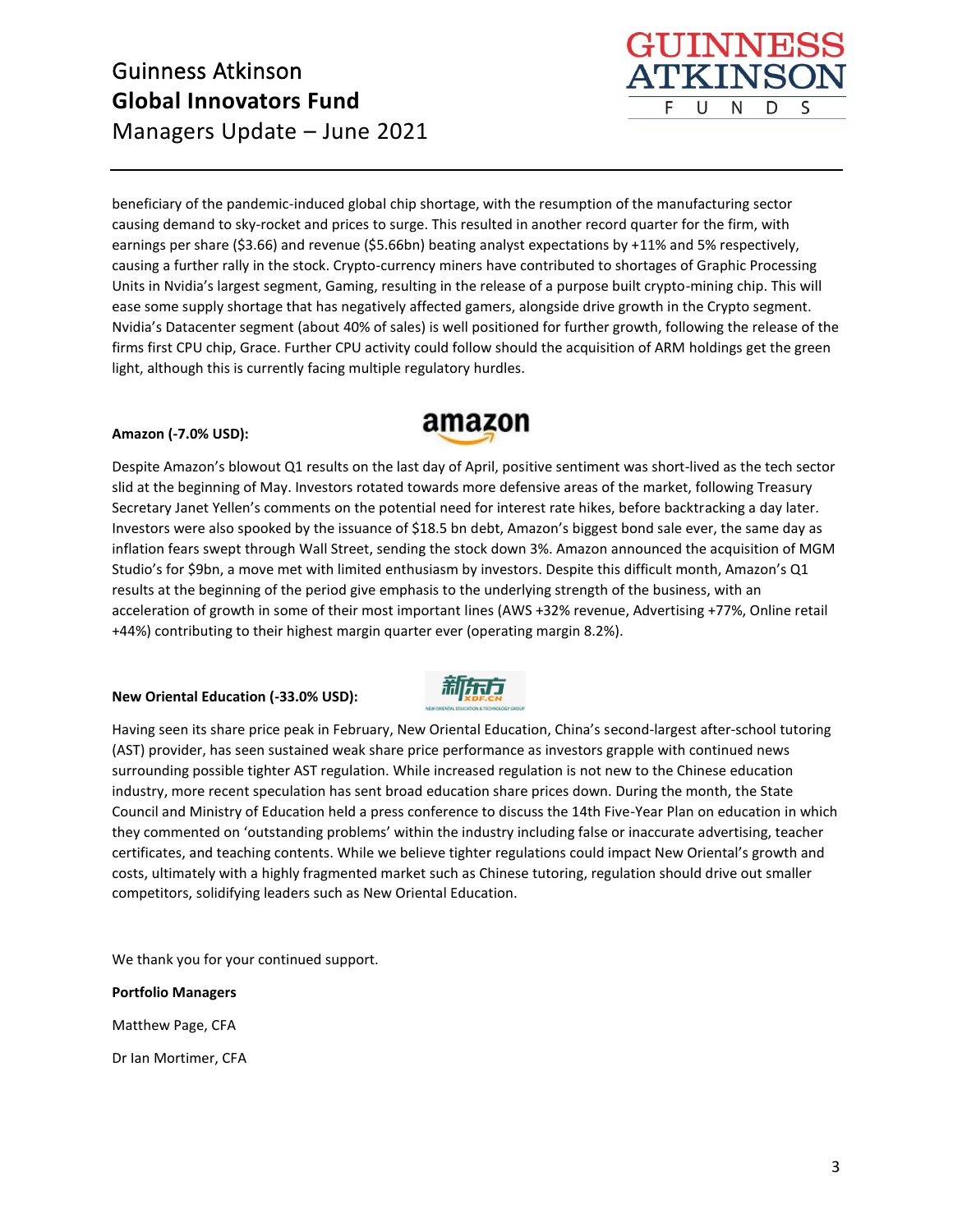

#### **Summary performance**

For the month of April, the Guinness Atkinson Global Innovators Fund provided a total return of -0.08% (USD) against the MSCI World Index net total return of 1.44% (USD). Hence, the fund underperformed the benchmark by 1.52% (USD).

Ongoing vaccine rollouts, the reopening of many economies, and continued fiscal and monetary support from governments continued into May. And as was the case in April, inflation continued to be a hot topic, with US inflation coming in at 4.2% - above expectations and well above the US Fed's long-term targeted 2%. Markets were, however, more muted to the move as it remains to be seen if this period of inflation is more transitionary. This, together with broadly strong economic data across the month reiterated strength in the so-called 'Reflationary trade' or 'Reopening trade', as Banks and Energy stocks continued to lead markets, while IT and consumer discretionary lagged. This resulted in the MSCI World Value index up 3.0% over the month vs the MSCI World Growth down 0.1%. It should be noted, however, that inflation is not necessarily 'bad' per se - rising inflation from a low level and in a gradual manner would likely be good for equity markets (at is signals a growing, stable economy) – so any inflation 'concerns' need to be tempered by an analysis of the level and speed of any increase.

Overall, fund performance vs the benchmark can be attributed to:

- The rotation into value-orientated sectors was a drag on the portfolio over the month Banks and Energy finished the month as the top performing industries, which the fund has no exposure to.
- Stock selection from the fund's consumer discretionary exposure was a drag on relative performance, although primarily a consequence of one stock, New Oriental Education, which fell 33.0% (USD) over the month.
- IT, which lagged over the month created a drag from an asset allocation perspective. However, this was more than offset by positive stock selection within the sector, particularly from the fund's semiconductor holdings which were a bright subset of broad IT weakness.
- Additionally, *not* owning Apple in the fund, the benchmark's largest constituent, was a positive for the fund as the stock fell 5% over the month.

| as of 05.31.2021 (in USD)                           | 1 year | 3 years<br>annualized | 5 years<br>annualized | 10 years<br>annualized |
|-----------------------------------------------------|--------|-----------------------|-----------------------|------------------------|
| Global Innovators, Investor Class <sup>1</sup>      | 48.03% | 18.52%                | 20.17%                | 15.39%                 |
| Global Innovators, Institutional Class <sup>2</sup> | 48.39% | 18.82%                | 20.47%                | 15.55%                 |
| <b>MSCI World Index NR</b>                          | 40.63% | 14.39%                | 14.22%                | 10.30%                 |

*Performance data quoted represents past performance and does not guarantee future results. The investment*  return and principal value of an investment will fluctuate so that an investor's shares, when redeemed, may be **10 years and principal value by an investment min justified be that an investor benarely mich reademedy may be a<br>Worth more or less than their original cost. Current performance of the Fund may be lower or higher than the** *performance quoted. For most recent month-end and quarter-end performance, <u>https://www.gafunds.com/our-</u><br> performance quoted. For most recent month-end and quarter-end performance, <u>https://www.gafunds.com/our-</u> [funds/global-innovators-fund/#fund\\_performance](https://www.gafunds.com/our-funds/global-innovators-fund/#fund_performance) or call (800) 915-6566.* **Global Innovators, Investor Class1** 69.25% 16.96% 19.11% 14.91%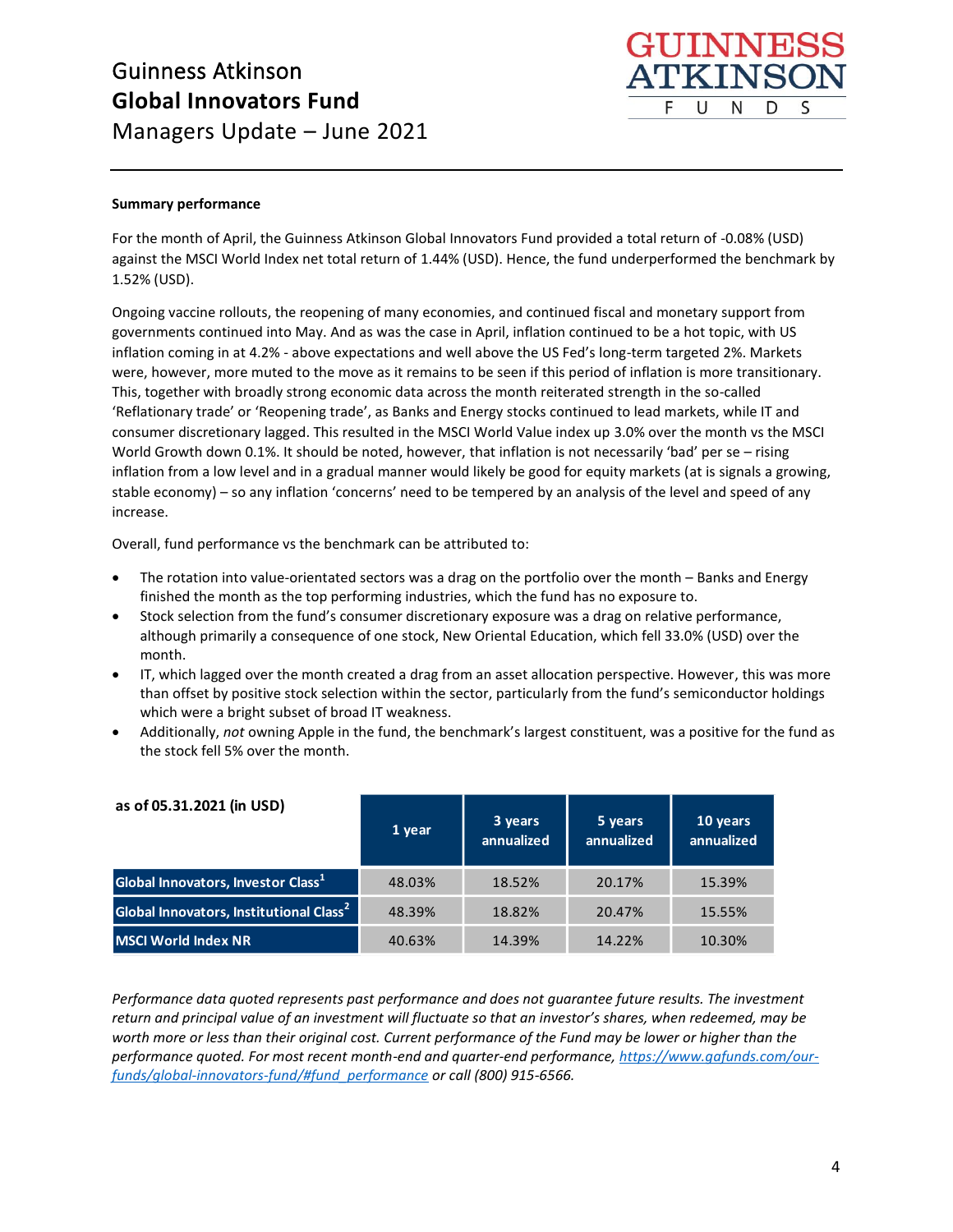

| as of 03.31.2021 (in USD)                      | 1 year | 3 years<br>annualized | 5 years<br>annualized | 10 years<br>annualized |
|------------------------------------------------|--------|-----------------------|-----------------------|------------------------|
| <b>Global Innovators, Investor Class1</b>      | 69.25% | 16.96%                | 19.11%                | 14.91%                 |
| <b>Global Innovators, Institutional Class2</b> | 69.69% | 17.24%                | 19.41%                | 15.06%                 |
| <b>MSCI World Index NR</b>                     | 54.03% | 12.79%                | 13.35%                | 9.87%                  |

**MSCI World Index NR** 40.63% 14.39% 14.22% 10.30%

All returns after 1 year annualized.    

1  Investor class (IWIRX) Inception 12.15.1998  Expense ratio\* 1.24%

2  Institutional class (GINNX) Inception 12.31.2015 Expense ratio\* 0.99% (net); 1.07% (gross)      

2  Performance data shown for Global Innovators, Institutional Class (GINNX), prior to its launch date on 12/31/15, uses performance data from the Global Innovators, Investor Class (IWIRX).    

\*The Advisor has contractually agreed to reimburse expenses (excluding Acquired Fund Fees and Expenses, interest, taxes, dividends on short positions and extraordinary expenses) in order to limit the Fund's Total Annual Operating Expenses to 1.24% for the Investor class and 0.99% for the Institutional class through June 30, 2025. To the extent that the Advisor absorbs expenses to satisfy this cap, it may recoup a portion or all of such amounts absorbed at any time within three fiscal years after the fiscal year in which such amounts were absorbed, subject to the expense cap in place at the time recoupment is sought, which cannot exceed the expense cap at the time of waiver.  The expense limitation agreement may be terminated by the Board of the Fund at any time without penalty upon 60 days' notice.     

**Mutual fund investing involves risk and loss of principal is possible. Investments in foreign securities involve greater volatility, political, economic and currency risks and differences in accounting methods. These risks are greater for emerging markets countries. The Fund also invests in medium and smaller companies, which will involve additional risks such as limited liquidity and greater volatility. The Fund's focus on the technology, internet and communications sectors are extremely competitive and subject to rapid rates of change.**    

**Securities mentioned are not recommendations to buy or sell any security.**    

Current and future portfolio holdings are subject to risk.           

Top 10 holdings for Global Innovators Fund, as of 05/31/2021:

| 1. NVIDIA Corp              | 4.07% |
|-----------------------------|-------|
| 2. Facebook Inc.            | 3.89% |
| 3. ANTA Sports Products Ltd | 3.78% |
| 4. Applied Materials Inc    | 3.77% |
| 5. Roper Technologies Inc   | 3.62% |
| 6. Cisco Systems Inc        | 3.60% |
| 7. Lam Research Corp        | 3.55% |
|                             |       |